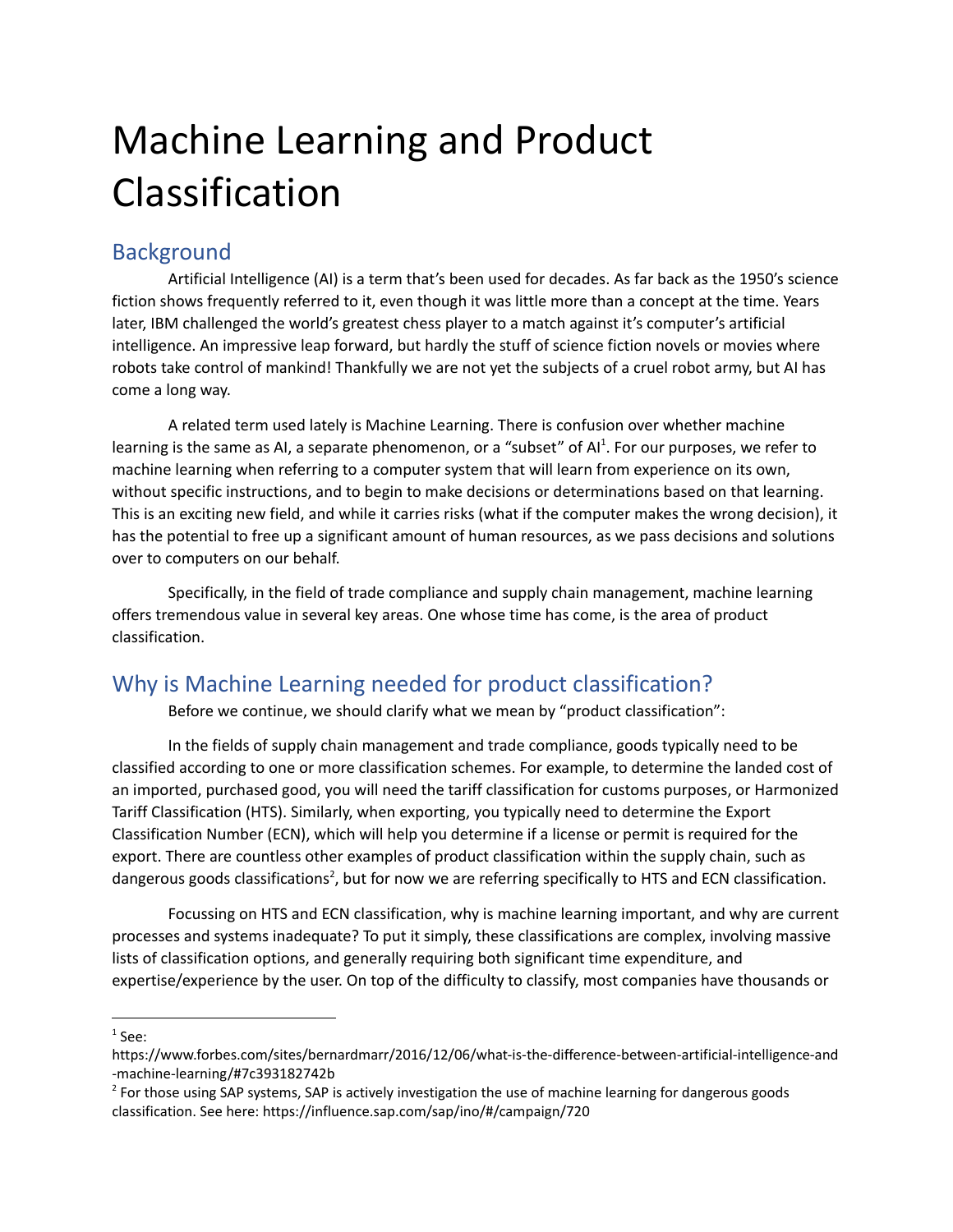more of products requiring a classification. This means one thing to a business: classification is expensive to do right!

Furthermore, beyond the cost of manual classification, this is a serious matter and there is considerable risk in getting classifications wrong. Take HTS for example: the classification chosen dictates, among other things:

- Duty rates
- Special duty rates, such as recent US/China tariff retaliations
- Rule of origin for free trade eligibility
- Other government agency risk targeting, which can lead to delays

In addition to all this, customs will penalize an importer for failing to assign the right HTS, if they discover so under audit. ECN, if anything, is even more serious. Since the ECN dictates whether an export license is needed, incorrect selection of ECN can result in export regulation violations, which carry punishments up to and including prison time.

An automated solution offers the opportunity to be more efficient, and more accurate, than manual classification. Taking into consideration the risks cited above, machine learning has the potential to greatly reduce your cost, and increase your compliance level, if it's done properly.

### Application of Machine Learning

How exactly would machine learning work for classification? To help understand this, it's important to understand that a human manually classifying products operates like machine learning. We consider a vast amount of data elements related to the product, and assign a classification based on past feedback and experience.

To help illustrate let's imagine a non HTS or ECN situation, where you are asked to determine if the small furry animal before you is a cat or a dog. Immediately you begin recalling what elements of a cat or dog are distinct: cat's have tails, but so do dogs. Cat's have retractable claws, dogs do not. Cat's have whiskers, dogs do not. Dogs often have long snouts, cats never do. That's probably enough for most situations, let's review:

Our small furry animal has:

- Whiskers
- Retractable claws
- Short snout

I think most people would decide, despite the short snout, that this is probably a cat.

Now, imagine the next thing that happens is: a passerby says: "oh my it's a rare Whatsadoodle Dog! Did you know they are the only dog with retractable claws and whiskers?!"

Well, now you would reconsider your classification, and file in memory that short snouted, retractable clawed and whiskered dogs are called Whatsadoodles! You would also likely start checking other data elements to distinguish this rare dog from a cat (maybe see if it can land on it's feet?).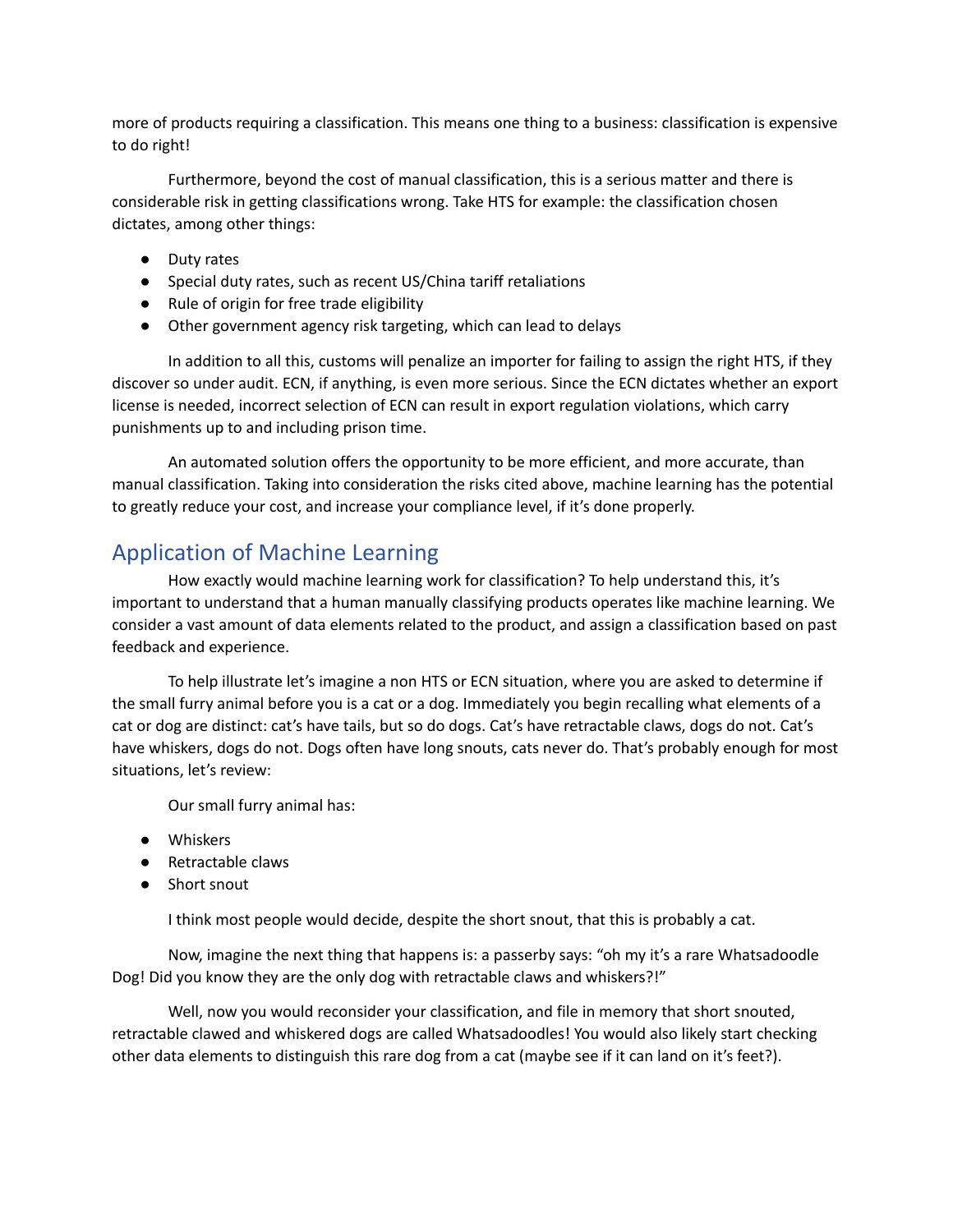Machine learning for classification works just like this: it will consider all the applicable data elements, and determine a classification based on how previous classifications were decided, and factoring in feedback. The more data elements and feedback provided, the more powerful the tool can be. Now, let's look at how this process work with a visual aid.

#### Process flow

Below is a simple representation of how machine learning works with classification:



Please allow a brief walkthrough of what the above flow means. The first step is the feeding of an existing, pre-classified product database (or multiple databases) into the system. This will include as many data elements as possible about each product. Thinking back to our animal example, you want whiskers, claws, snout, etc.…. Using SAP as an example, you want as many elements of the material master as you can get, including but not limited to Product Code, Product Description, Material Group, Product Hierarchy, etc.…. If you can get more data elements beyond what you have in your ERP system, that's even better. For example, if you use SAP GTS, or a TM there may be elements you can draw from there. With Machine learning, the more data the better!

For our process flow, we have divided the data into three broad buckets:

- The product's classification
- Data fields related to the product that are pure "data" i.e. a Material Group, where options are selected from a limited list
- Data fields related to the product that are free-type text based

This will allow the machine learning system to create a baseline, from which future decisions will be made. In truth, this kind of computer logic is not really "Machine Learning" and has existed for a long time. It's just a complex version of logic: "If X = A, then Y". It's what happens next as we continue, that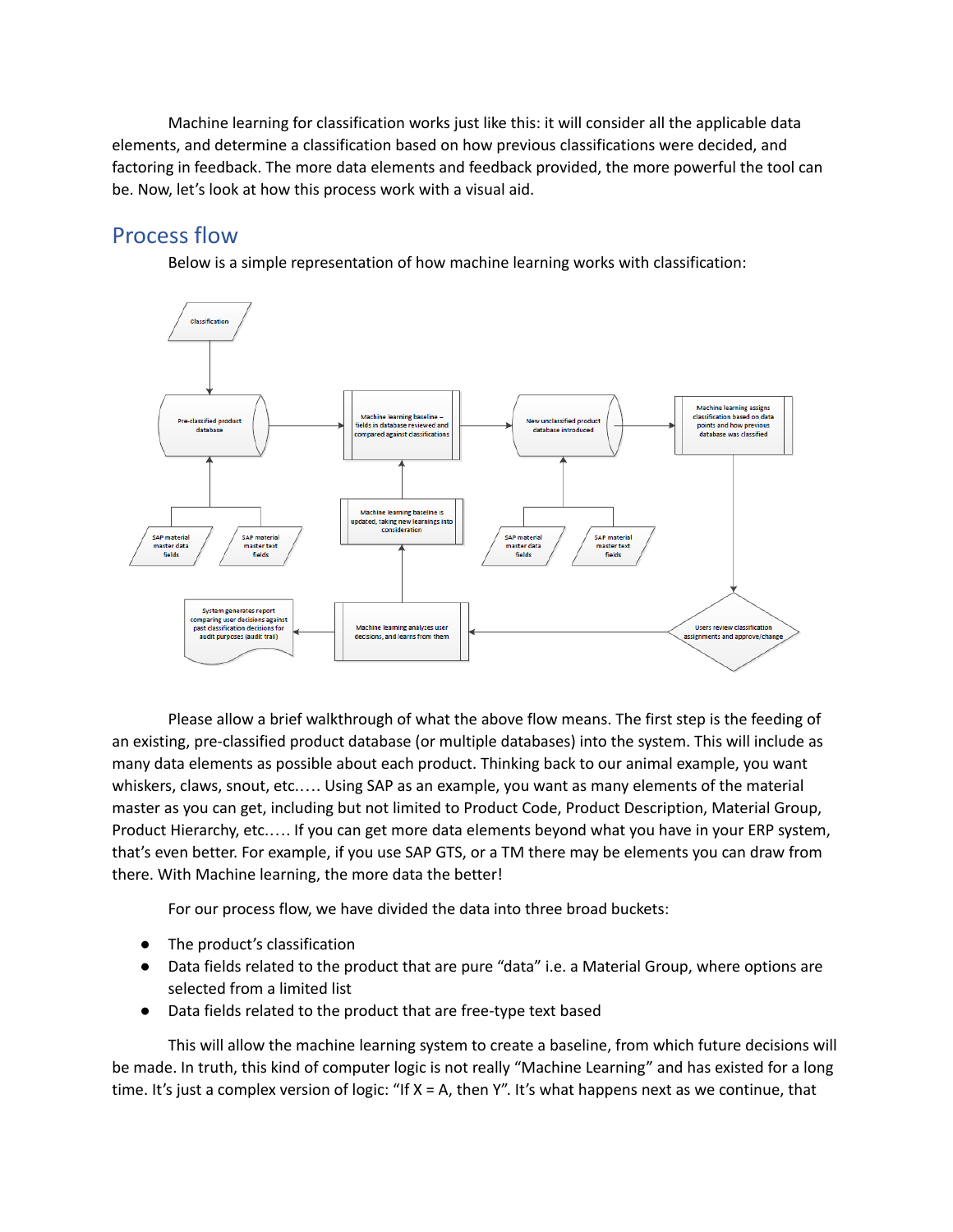adds the real value. Following along the process flow, the next step is the introduction of unclassified products. The system analyses the data elements for those products and compares them with it's baseline. Using this combination of data and past data-classification correlation, it assigns a classification to the new products.

After this comes the step that is essential to machine learning (and human learning for that matter!): feedback. Users will review some or all the classification decisions, and either approve or reject them. Ideally, when rejecting a decision, the user will assign a replacement classification. This is where the "learning" comes in: the system takes the new user feedback into account, and learns from them: what it did right, what it did wrong, and it tries to understand why.

After this feedback process is completed, the system will update its baseline, and come up with a new baseline to judge future classification decisions by. This is a continual and never-ending process, which will result in ever better decisions as time goes on, and more data is introduced. Ultimately the system will perform as well or better than a user can, not to mention faster and more efficiently.

A final step is needed, and that is an audit trail. An attentive reader may have spotted a potential weak point in the process: the user review. If users make bad decisions when reviewing system choices, it can cause the system to make bad decisions in the future. While there are certain system protections available to mitigate this risk (such as consistency checks – ensuring a user's decision doesn't flagrantly oppose previous decisions of a similar nature), an audit trail is essential to ensure the system works right. This report will be periodically reviewed by experts in classification, and act as a check against poor user decisions. As the system gets trusted more and more over time, these audits will need to happen less and less.

Now let's look at an example of this machine learning in action. It is an extremely simple example and takes only a couple data elements into consideration. This is to help illustrate the process, but in actual use there would be many different elements to consider, and the database of reclassified products would likely be quite large as well. Regardless of the scale, however, the same principles will apply:

Existing classification decisions are compared against new unclassified products, resulting in a proposed classification after all relevant data elements are reviewed. User reviews further hone the machine learning, until the system makes choices as good or better than a user would.